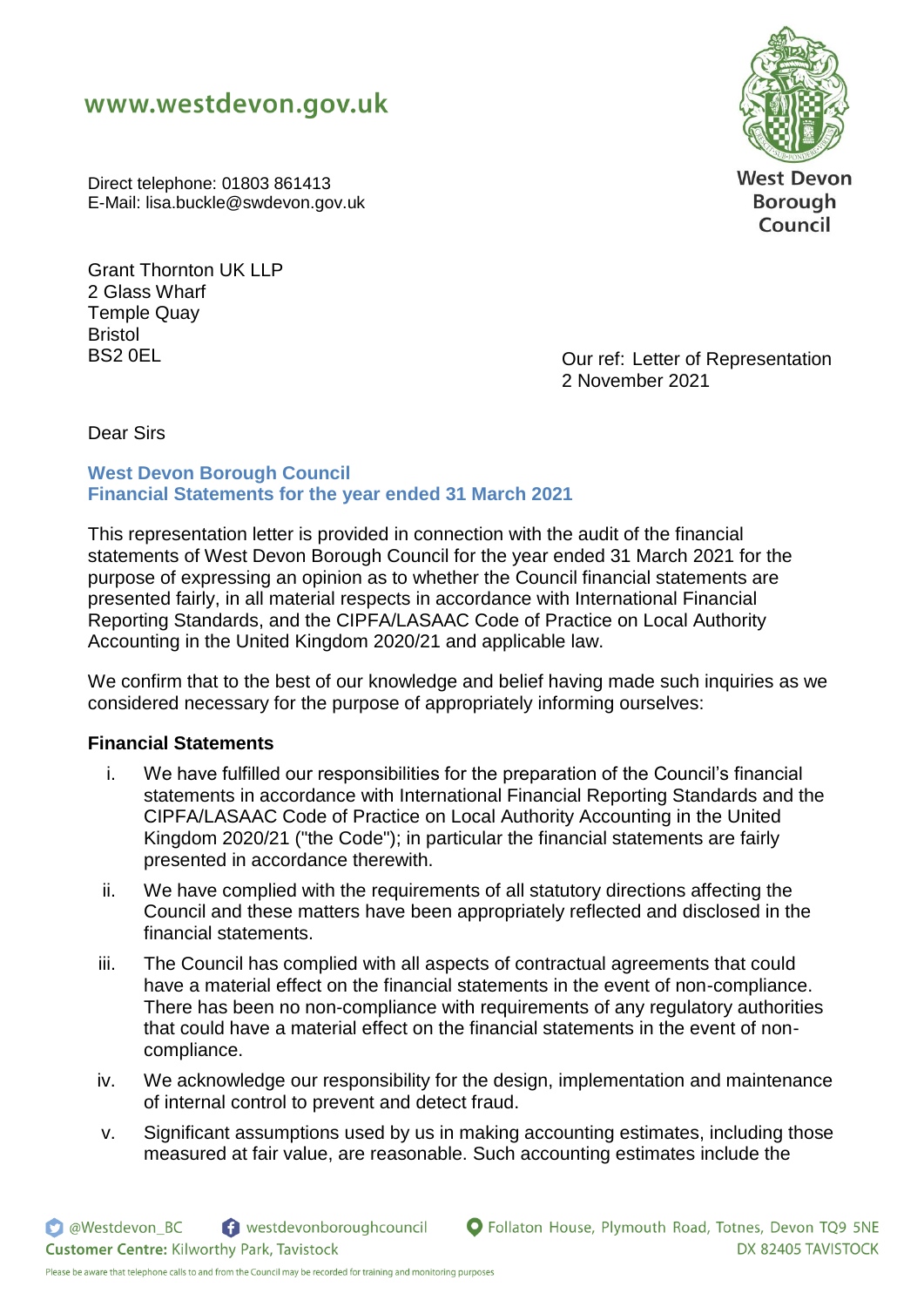valuation of land, buildings and investment properties and the net defined benefit pension liability, depreciation, provisions, accruals and the disclosure of the fair value of loans. We are satisfied that the material judgements used in the preparation of the financial statements are soundly based, in accordance with the Code and adequately disclosed in the financial statements. We understand our responsibilities includes identifying and considering alternative, methods, assumptions or source data that would be equally valid under the financial reporting framework, and why these alternatives were rejected in favour of the estimate used. We are satisfied that the methods, the data and the significant assumptions used by us in making accounting estimates and their related disclosures are appropriate to achieve recognition, measurement or disclosure that is reasonable in accordance with the Code and adequately disclosed in the financial statements.

- vi. We confirm that we are satisfied that the actuarial assumptions underlying the valuation of pension scheme assets and liabilities for IAS19 Employee Benefits disclosures are consistent with our knowledge. We confirm that all settlements and curtailments have been identified and properly accounted for. We also confirm that all significant post-employment benefits have been identified and properly accounted for.
- vii. Except as disclosed in the financial statements:
	- a. there are no unrecorded liabilities, actual or contingent
	- b. none of the assets of the Council has been assigned, pledged or mortgaged
	- c. there are no material prior year charges or credits, nor exceptional or nonrecurring items requiring separate disclosure.
- viii. Related party relationships and transactions have been appropriately accounted for and disclosed in accordance with the requirements of International Financial Reporting Standards and the Code.
- ix. All events subsequent to the date of the financial statements and for which International Financial Reporting Standards and the Code require adjustment or disclosure have been adjusted or disclosed.
- x. We have considered the adjusted misstatements, and misclassification and disclosures changes schedules included in your Audit Findings Report. The Council's financial statements have been amended for these misstatements, misclassifications and disclosure changes and are free of material misstatements, including omissions.
- xi. We have considered the unadjusted misstatements schedule included in your Audit Findings Report. We have not adjusted the financial statements for these misstatements brought to our attention as they are immaterial to the results of the Council and its financial position at the year-end. The financial statements are free of material misstatements, including omissions.
- xii. Actual or possible litigation and claims have been accounted for and disclosed in accordance with the requirements of International Financial Reporting Standards.
- xiii. We have no plans or intentions that may materially alter the carrying value or classification of assets and liabilities reflected in the financial statements.
- xiv. We have updated our going concern assessment. We continue to believe that the Council's financial statements should be prepared on a going concern basis and have not identified any material uncertainties related to going concern on the grounds that: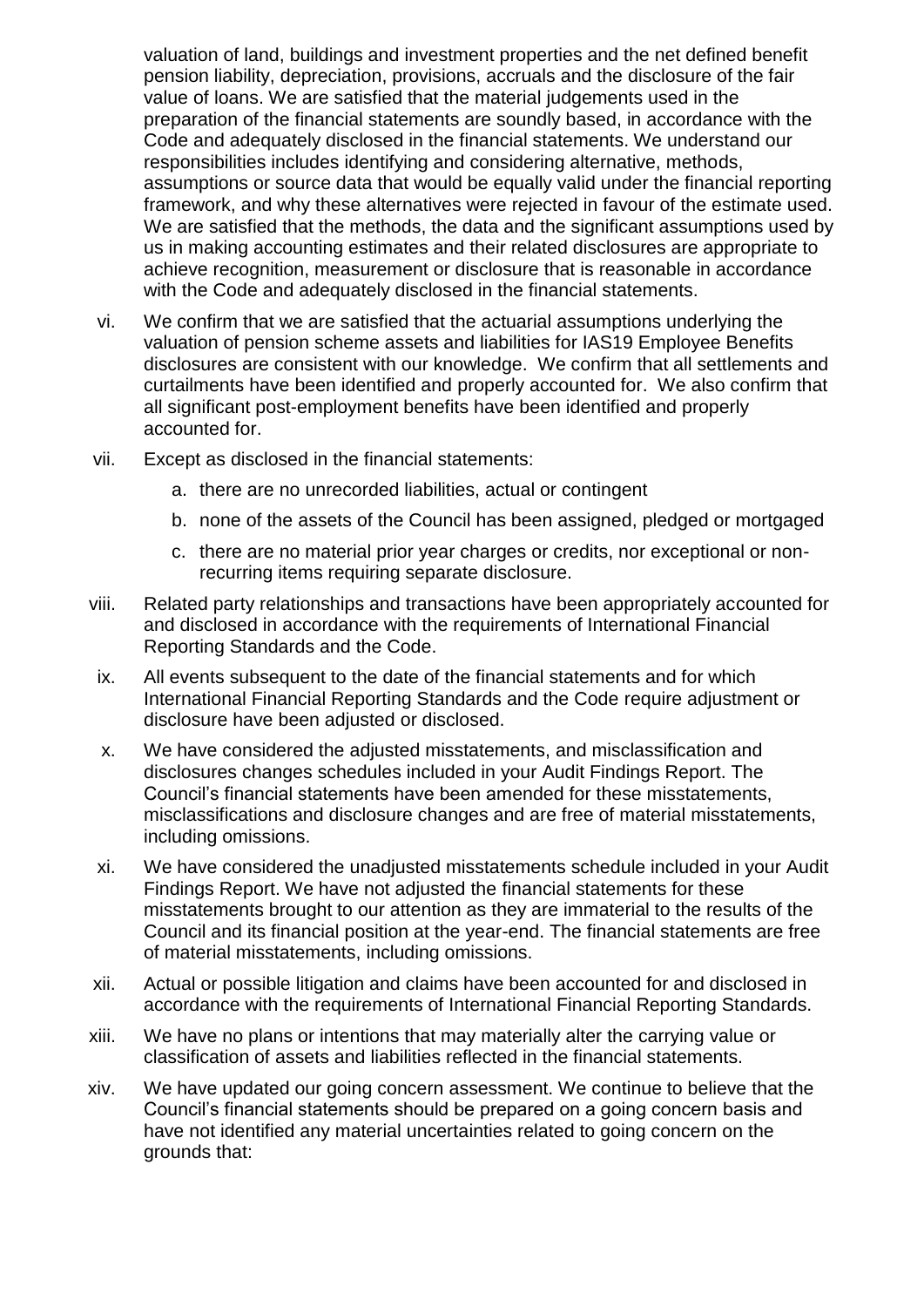- a. the nature of the Council means that, notwithstanding any intention to cease its operations in their current form, it will continue to be appropriate to adopt the going concern basis of accounting because, in such an event, services it performs can be expected to continue to be delivered by related public authorities and preparing the financial statements on a going concern basis will still provide a faithful representation of the items in the financial statements
- b. the financial reporting framework permits the entry to prepare its financial statements on the basis of the presumption set out under a) above; and
- c. the Council's system of internal control has not identified any events or conditions relevant to going concern.

We believe that no further disclosures relating to the Council's ability to continue as a going concern need to be made in the financial statements

#### **Information Provided**

- xv. We have provided you with:
	- a. access to all information of which we are aware that is relevant to the preparation of the Council's financial statements such as records, documentation and other matters;
	- b. additional information that you have requested from us for the purpose of your audit; and
	- c. access to persons within the Council via remote arrangements, in compliance with the nationally specified social distancing requirements established by the government in response to the Covid-19 pandemic. from whom you determined it necessary to obtain audit evidence.
- xvi. We have communicated to you all deficiencies in internal control of which management is aware.
- xvii. All transactions have been recorded in the accounting records and are reflected in the financial statements.
- xviii. We have disclosed to you the results of our assessment of the risk that the financial statements may be materially misstated as a result of fraud.
- xix. We have disclosed to you all information in relation to fraud or suspected fraud that we are aware of and that affects the Council and involves:
	- a. management;
	- b. employees who have significant roles in internal control; or
	- c. others where the fraud could have a material effect on the financial statements.
- xx. We have disclosed to you all information in relation to allegations of fraud, or suspected fraud, affecting the financial statements communicated by employees, former employees, analysts, regulators or others.
- xxi. We have disclosed to you all known instances of non-compliance or suspected noncompliance with laws and regulations whose effects should be considered when preparing financial statements.
- xxii. We have disclosed to you the identity of the Council's related parties and all the related party relationships and transactions of which we are aware.